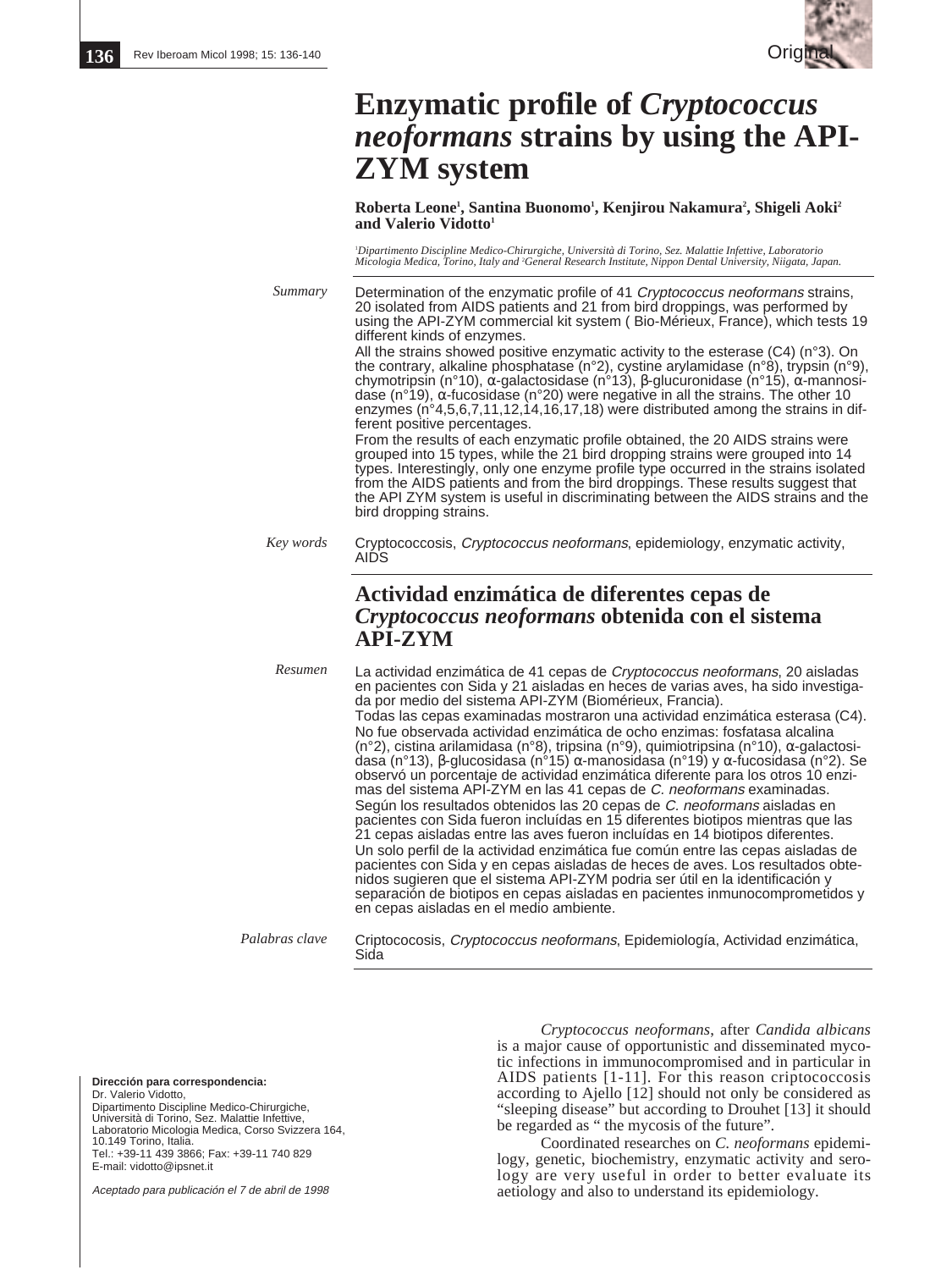Commercial methods for a faster and easier identification of medically important yeasts, based on their enzymatic activity, have already been proposed. These methods proved to be very useful for *C. albicans* and some for *C. neoformans* identification [14,15].

In the present study, the API-ZYM commercial kit system (bio-Mérieux, France) was tested on 41 *C. neoformans* strains, 20 isolated from AIDS patients and 21 from bird droppings in order to identify not only a characteristic enzymatic profile of this yeast, but also to observe the different enzymatic activity between the strains isolated from AIDS and from bird droppings.

In *C. neoformans*, as for other medically important yeasts, fungi and bacteria [15-23], it was possible to obtain a typical enzymatic profile. This profile, together with other biomolecular and biochemical characters typical of each *C. neoformans* strain would be very useful not only for epidemiological purposes but also to better identify different *C. neoformans* strains. The results mentioned below suggest differences in the enzymatic profile between the AIDS and the bird dropping strains.

#### **MATERIALS AND METHODS**

Twenty *C. neoformans* strains isolated from AIDS patients, stored in the culture collection of the Infectious Disease Institute of Turin's University and 21 isolated from bird droppings and provided by the Institute of Microbiology at Messina University, were used in the present study. These strains were transferred onto fresh malt agar slants and incubated at 25°C. After five days a loopful  $(1x10<sup>8</sup>$  cell/ml), was inoculated into 200 ml of sterile 2% malt extract liquid medium and shaken on a gyrotory shaker at 120 rpm for 24 h at 28°C until the cells reached their early log-phase of growth.

The cells were centrifugally washed three times in the same sterile malt extract liquid medium and then tested for their enzymatic activity by using the semi-quantitative API-ZYM system according to manufacturer's instruction. For this purpose each *C. neoformans* strain was inoculated into  $\bar{5}$  ml (1x10<sup>6</sup> cell/ml) of physiologic saline solution (0.9%) sodium chloride. The optical density (OD) at 550 nm of each suspension was about 0.1. Sixty-five µl of each inoculum was dispensed into each of the 20 API-ZYM strip microtubes and incubated at 37°C in thermostat for 4 hours in the apposite APY-ZYM chamber humidified with 5 ml of distilled water. After this incubation period, a drop of ZYM A and ZYM B reagents was added to each of the twenty microtubes.

The color reaction was read after 5 minutes, according to the API-ZYM reading color-scale, which ranges from 0 (negative reaction) to  $\bar{5}$  nmols (maximum positive reaction), i.e.: 1 corresponds to 5 nmols, 2 to 10 nmols, 3 to 20 nmols, 4 to 30 nmols, 5 to 40 nmols or more of each APY-ZYM substrate metabolized by the strains. The positive enzymatic activity of each strain was observed and the strains with the same or with different enzymatic pattern were grouped (Table 4).

The chi-square test was performed to evaluate differences in the occurrence of positive enzymes between the AIDS and the bird dropping strains (Table 3). Similarly, differences in the average amount (nmols) of each substrate metabolized by the API-ZYM enzymes was statistically checked by the t-student test (Table 5).

Each strain was tested three times in triplicate on different days with different solutions to confirm the results obtained.

### **RESULTS**

*Enzyme profiles of the AIDS and bird dropping strains.* The presence and the activity of 19 enzymes in the 41 *C. neoformans* strains examined with the API-ZYM system are shown in Table 1. Eleven of the 19 enzymes (n°3-7,11-14 and 16-18) were found to be positive either both or the just AIDS and the bird dropping strains, although their incidence varied from strain to strain.

All the AIDS and the bird dropping *C. neoformans* strains tested showed a positive enzymatic activity to the  $n^{\circ}$ 3 enzyme esterase (C4). The majority of the strains tested resulted positive for esterase-lipase  $(C8)$  (n°4), cystine arylamidase (n°6), acid phosphatase (n°11), naphtol-AS-BI-phosphohydrolase  $(n^{\circ}12)$  and β-glucosidase  $(n^{\circ}17)$ . The occurence of lipase  $(C14)$  (n°5), valine arylamidase (n°7), β-galactosidase (n°14) and N-acetyl-β-glucosoaminidase (n°18) was low in the strains. All the strains tested were negative for alkaline phosphatase (n°2), cystine arylamidase (n°8), trypsin (n°9), chymotrypsin (n°10), αgalactosidase  $(n^{\circ}13)$ ,  $\beta$ -glucuronidase  $(n^{\circ}15)$ , α-mannosidase (n°19) and α-fucosidase (n°20).

The intensity of the positive enzymes tested by the API-ZYM color reaction scale ranged from 1 to 5 (Table 1). Although most of the enzyme activities ranged from low to moderate (color scale 1 to 3), a high activity value (color scale 4 to 5) was distributed in esterase  $(C4)$  (n°3), leucine-arylamidase (n°6), acid phosphatase (n°11), α-glucosidase (n°16) and β-glucosidase (n°17) in eight AIDS strains and five bird dropping strains (Table 1)

*Enzymes grouped by their occurence among the strains*. The enzymes were grouped into five classes according to the positive percentage among the AIDS and the bird dropping *C. neoformans* strains (Table 2).

In the first class, where the positive percentage was more than 75% among the strains tested, esterase (C4) (n°3), esterase-lipase (C8) (n°4), leucyne arylamidase  $(n°6)$ , acid phoshatase  $(n°11)$  and naphtol-AS-BI- phosphohydratase (n°12) enzymes were included. In particular the esterase  $(C4)$  (n°3) was found in 100% of the AIDS and the bird dropping strains. Leucyne arylamidase  $(n°6)$ was positive in a very high percentage (85%) only in the AIDS strains (Table 2-3).

In the second class with the positive percentage between 50-74%, consisted only of  $\beta$ -glucosidase (n°17) in the AIDS strains (Table 2-3).

The third class included with the positive percentage between 25- 49%, the  $\alpha$ -glucosidase (n°16) enzyme in the AIDS strains and in the bird dropping strains. The leucyne arylamidase enzyme (n°6) with a 48% positive percentage activity and the β-glucosidase enzyme (n°17) with a 33% positive percentage activity in the bird dropping strains, were also included in the third class.

In the fourth class with the positive percentage less than 24%, 4 enzymes were included. Among them, lipase (C14) (n°5), valine arylamidase (n°7) and N-acetyl-β-glucosamidase (n°18) were commonly found both in the AIDS and in the bird dropping strains, while β-galactosidase (n°14) was positive only in the AIDS strains.

In the fifth class with no positive percentage in the 41 *C. neoformans* strains tested, the enzymes: alkaline phosphatase (n°2), cystine arylamidase (n°8), trypsin (n°9), chymotrypsin (n°10), α-galactosidase (n°13), β- glucoronidase (n°15), α-mannosidase (n°19) and α-fucosidase (n°20) were commonly negative in both the AIDS and the bird dropping strains. The β-galactosidase (n°14) was only negative in the bird dropping strains.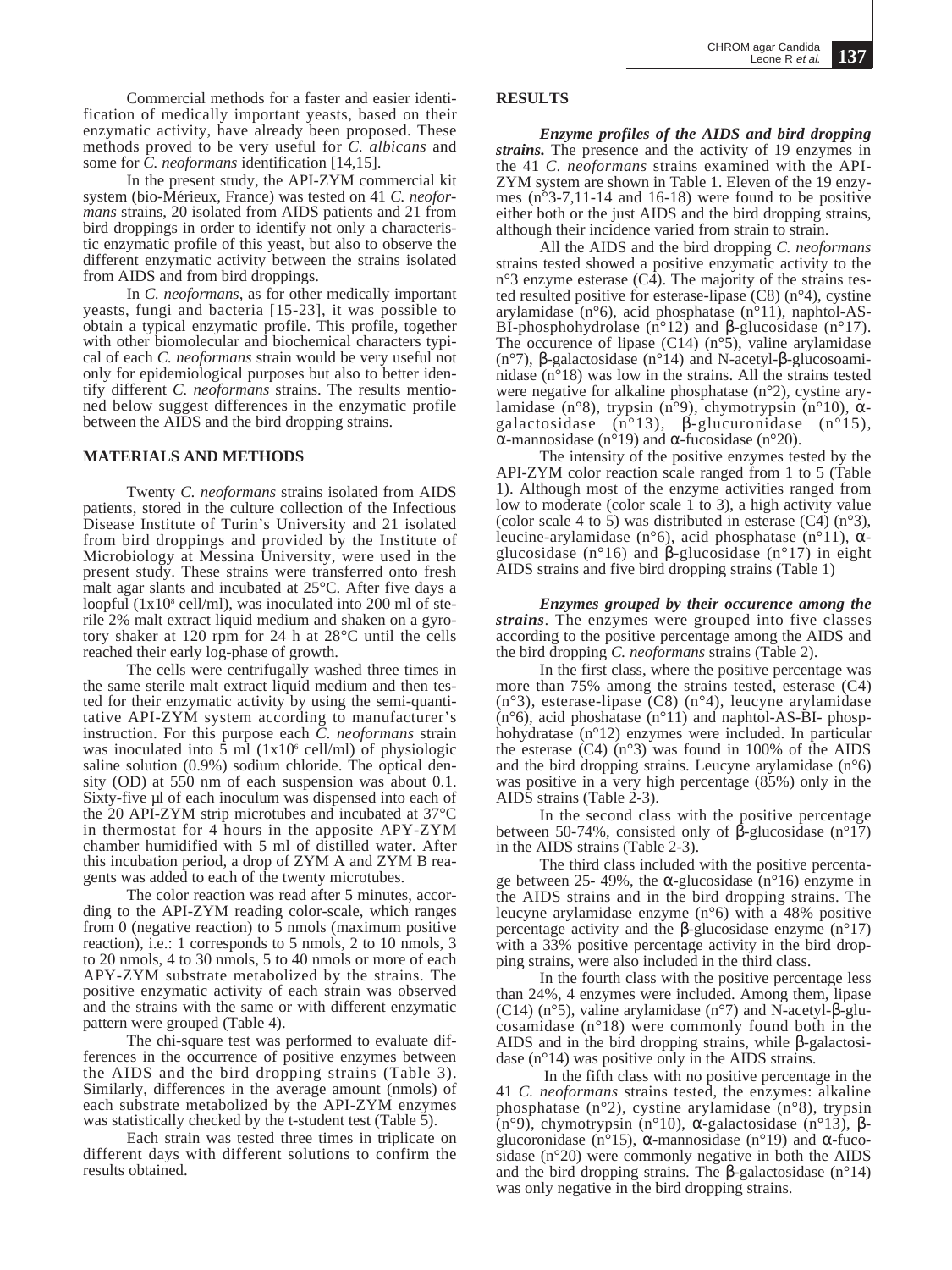| Substrates                                                                                                                                                                                                                                                                                                                      | 1 | 2 | 3                                                                                                                                                                                                                      | 4                                                                                                                                                                                                                                 | 5            | 6                                                                                                                                                                               | 7            | 8 | 9 | 10 | 11                                                                                                                           | 12                                                                                                                                                                                 | 13 | 14                               | 15 | 16                                            | 17                                                                                                                     | 18                           | 19 | 20 |  |
|---------------------------------------------------------------------------------------------------------------------------------------------------------------------------------------------------------------------------------------------------------------------------------------------------------------------------------|---|---|------------------------------------------------------------------------------------------------------------------------------------------------------------------------------------------------------------------------|-----------------------------------------------------------------------------------------------------------------------------------------------------------------------------------------------------------------------------------|--------------|---------------------------------------------------------------------------------------------------------------------------------------------------------------------------------|--------------|---|---|----|------------------------------------------------------------------------------------------------------------------------------|------------------------------------------------------------------------------------------------------------------------------------------------------------------------------------|----|----------------------------------|----|-----------------------------------------------|------------------------------------------------------------------------------------------------------------------------|------------------------------|----|----|--|
| AIDS strains                                                                                                                                                                                                                                                                                                                    |   |   |                                                                                                                                                                                                                        |                                                                                                                                                                                                                                   |              |                                                                                                                                                                                 |              |   |   |    |                                                                                                                              |                                                                                                                                                                                    |    |                                  |    |                                               |                                                                                                                        |                              |    |    |  |
| CN <sub>5</sub><br>CN <sub>6</sub><br>CN <sub>7</sub><br>CN <sub>8</sub><br>CN <sub>9</sub><br><b>CN 10</b><br><b>CN 13</b><br><b>CN 14</b><br><b>CN 16</b><br><b>CN 17</b><br><b>CN 18</b><br><b>CN 19</b><br><b>CN 20</b><br><b>CN 21</b><br><b>CN 22</b><br><b>CN 25</b><br>CN 19015<br>AIDS I<br>AIDS II<br><b>CN 26 LQ</b> |   |   | $\frac{2}{3}$<br>1<br>1<br>3<br>$\overline{4}$<br>$\overline{2}$<br>$\mathbf{1}$<br>$\frac{2}{1}$<br>$\frac{2}{3}$<br>$\mathbf{1}$<br>$\overline{2}$<br>$\begin{array}{c}\n3 \\ 2 \\ 2\n\end{array}$<br>$\overline{2}$ | $\frac{2}{2}$<br>$\mathbf{1}$<br>$\mathbf{1}$<br>$\frac{3}{2}$<br>$\mathbf{1}$<br>1<br>$\overline{c}$<br>$\mathbf{1}$<br>3<br>$\overline{c}$<br>$\mathbf{1}$<br>$\mathbf{1}$<br>$\overline{2}$<br>$\mathbf{1}$<br>$\sqrt{2}$<br>2 | 2<br>1       | $\mathbf{1}$<br>1<br>4<br>1<br>1<br>$\overline{4}$<br>5<br>3<br>1<br>$\mathbf{1}$<br>$\overline{2}$<br>$\mathbf{1}$<br>$\overline{2}$<br>$\mathbf{1}$<br>1<br>$\mathbf{1}$<br>1 | 1            |   |   |    | 1<br>$\begin{array}{c} 3 \\ 3 \\ 5 \end{array}$<br>3<br>5<br>1<br>1<br>1<br>$\overline{2}$<br>$\mathbf{1}$<br>$2222$<br>$25$ | $\mathbf{1}$<br>$\overline{2}$<br>5<br>$\mathbf{1}$<br>$\overline{2}$<br>$\mathbf{1}$<br>1<br>1<br>1<br>$\overline{2}$<br>$\mathbf{1}$<br>$\overline{2}$<br>$\mathbf{1}$<br>1<br>5 |    | $\overline{2}$<br>$\overline{2}$ |    | $\overline{4}$<br>$\mathbf{1}$<br>3<br>5<br>2 | $\mathbf{1}$<br>1<br>$\frac{3}{2}$<br>1<br>5<br>$\frac{2}{2}$<br>1<br>$\overline{2}$<br>$\mathbf{1}$<br>$\overline{2}$ | $\mathbf{1}$<br>$\mathbf{1}$ |    |    |  |
| Bird dropping strains                                                                                                                                                                                                                                                                                                           |   |   |                                                                                                                                                                                                                        |                                                                                                                                                                                                                                   |              |                                                                                                                                                                                 |              |   |   |    |                                                                                                                              |                                                                                                                                                                                    |    |                                  |    |                                               |                                                                                                                        |                              |    |    |  |
| <b>CN 21 M</b><br><b>CN 30 M</b><br><b>CN 40 M</b><br>CN 55 M 1<br><b>CN 74 M</b><br><b>CN 79 M</b><br>CN 1(10)                                                                                                                                                                                                                 |   |   | 2<br>3<br>3<br>2<br>2<br>$\mathbf{1}$                                                                                                                                                                                  | 1<br>$\mathbf{1}$<br>$\frac{2}{2}$<br>1                                                                                                                                                                                           | $\mathbf{1}$ | 5<br>$\frac{2}{1}$<br>$\mathbf{1}$                                                                                                                                              | $\mathbf{1}$ |   |   |    | $\mathbf{1}$<br>$\frac{2}{1}$<br>$\mathbf{1}$<br>5                                                                           | 1<br>1<br>4<br>1<br>1<br>4<br>1                                                                                                                                                    |    |                                  |    | $\mathbf{1}$<br>$\mathbf{1}$                  | 3                                                                                                                      |                              |    |    |  |
| CN 12(2)<br>CN 12(8)<br>CN 13(4)<br>Can 1<br>Can 2<br>Can 4<br>CN <sub>2</sub> U<br>CN 3U B                                                                                                                                                                                                                                     |   |   | 33222<br>$\mathbf{1}$<br>$\overline{2}$<br>$\mathbf{1}$                                                                                                                                                                | $\overline{2}$<br>$\mathbf{1}$<br>1<br>1<br>$\overline{c}$<br>1<br>1<br>1                                                                                                                                                         |              | 1<br>1<br>1<br>1<br>$\mathbf{1}$                                                                                                                                                |              |   |   |    | 1<br>1<br>1<br>1<br>1<br>$\begin{array}{c}\n2 \\ 2 \\ 1\n\end{array}$                                                        | $\overline{2}$<br>1<br>2<br>1<br>1<br>1<br>$\overline{2}$                                                                                                                          |    |                                  |    | 1<br>1<br>1<br>1<br>1                         | 1<br>$\mathbf{1}$<br>1                                                                                                 | $\mathbf{1}$                 |    |    |  |
| CN 3U D<br>CN 3U E<br>CN <sub>3</sub> U <sub>G</sub><br>CN <sub>3UI</sub><br>Cn 7rcg 1<br>Cn 2 pac                                                                                                                                                                                                                              |   |   | $\frac{2}{2}$<br>$\frac{2}{3}$<br>2<br>$\overline{2}$                                                                                                                                                                  | 1<br>$\overline{2}$<br>$\overline{c}$<br>1<br>1                                                                                                                                                                                   |              | $\mathbf{1}$                                                                                                                                                                    |              |   |   |    | $\overline{2}$<br>4<br>5                                                                                                     | 4<br>$\overline{4}$<br>1<br>$\overline{2}$                                                                                                                                         |    |                                  |    | $\overline{2}$<br>$\frac{2}{2}$               | $\mathbf{1}$<br>$\frac{2}{2}$                                                                                          | $\mathbf{1}$                 |    |    |  |

|  |  |  | Table 1. Enzyme activity of the Cryptococcus neoformans AIDS and bird dropping strains according to the API ZYM system. |  |  |  |
|--|--|--|-------------------------------------------------------------------------------------------------------------------------|--|--|--|
|--|--|--|-------------------------------------------------------------------------------------------------------------------------|--|--|--|

\_\_\_\_\_\_\_\_\_\_\_\_\_\_\_\_\_\_\_\_\_\_\_\_\_\_\_\_\_\_\_\_\_\_\_\_\_\_\_\_\_\_\_\_\_\_\_\_\_\_\_\_\_\_\_\_\_\_\_\_\_\_\_\_\_\_\_\_\_\_\_\_\_\_\_\_\_\_\_\_\_\_\_\_\_\_\_\_\_\_\_\_\_\_\_\_\_\_\_\_\_\_\_\_\_\_\_\_\_\_\_\_

| Table 2. The API-ZYM enzymes classed by the occurrence (positive percentage) in <i>Cryptococcus neoformans</i> strains. |  |
|-------------------------------------------------------------------------------------------------------------------------|--|
|                                                                                                                         |  |

| Enzyme number         |  |                                         |  |  | 1 2 3 4 5 6 7 8 9 10 11 12 13 14 15 |  |  |  |  | 16 17 18 | 19 20 |  |
|-----------------------|--|-----------------------------------------|--|--|-------------------------------------|--|--|--|--|----------|-------|--|
| AIDS strains          |  | $\bullet \qquad \bullet \qquad \bullet$ |  |  |                                     |  |  |  |  |          |       |  |
| Bird dropping strains |  |                                         |  |  |                                     |  |  |  |  |          |       |  |

• higher than 75% (class 1); ∑ between 50-74% (class 2); ◊ between 25-49% (class 3); ∇ less than 24% (class 4); 0% (class 5)

| <b>Table 3.</b> Positive percentage activity of the AIDS and<br>bird dropping (B.D.) Cryptococcus neoformans strains<br>and Chi-square test. |
|----------------------------------------------------------------------------------------------------------------------------------------------|
|----------------------------------------------------------------------------------------------------------------------------------------------|

|          |          | <b>Strains</b> |                |
|----------|----------|----------------|----------------|
| Enzyme   | AIDS %   | <b>B.D.%</b>   | P values       |
| 1        | 0        | 0              | Control        |
| 23456    | O<br>100 | O<br>100       |                |
|          | 95       | 86             | 0.207          |
|          | 10       | 5              | 0.635          |
| 7        | 85       | 48             | $0.028*$       |
| 8        | 5<br>0   | 5<br>0         | 0.49           |
| 9        | 0        | 0              |                |
| 10       | 0        | 0              |                |
| 11       | 80       | 76             | 0.934          |
| 12<br>13 | 75<br>0  | 86<br>0        | 0.638          |
| 14       | 10       | 0              | 0.447          |
| 15       | 0        | 0              |                |
| 16       | 25       | 48             | 0.239          |
| 17<br>18 | 60<br>10 | 33<br>10       | 0.162<br>0.635 |
| 19       | 0        | 0              |                |
| 20       | 0        | 0              |                |

\*Significant

The statistical analysis of the chi-square test of each API-ZYM enzyme in the AIDS and the bird dropping *C. neoformans* strains revealed no significant differences except for leucine-arylamidase (n°6). Its chi-square test showed very significant result (P=0.028) (Table 3).

*Patterns of the enzymatic profile.* From the results obtained by using the API-ZYM system it was possible to identify the enzymatic profile of the 41 *C. neoformans* strains as shown in Table 4. For this reason the enzymatic profile could be considered a discriminant parameter between the AIDS and the bird dropping *C. neoformans* strains. As can be seen in this Table, the 20 strains isolated from the AIDS patients were grouped into 15 patterns according to their enzymatic profile. Among these patterns, one group with five strains and two groups with two different strains were observed. The other 12 groups contained only one strain. Similarly, the 21 *C. neoformans* strains isolated from the bird droppings were grouped into 14 patterns. There was one group with four strains, one group with three strains and two groups with two strains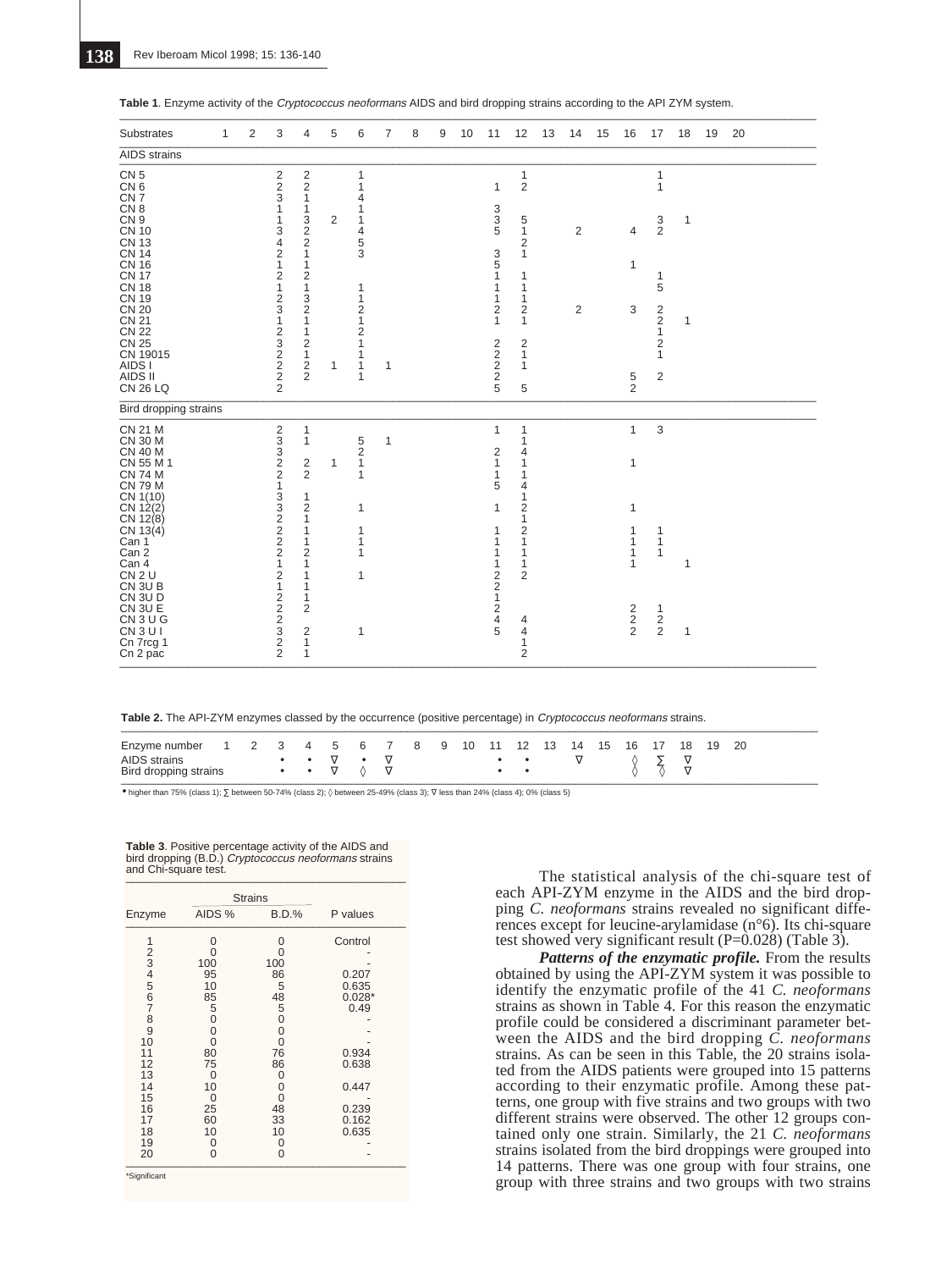| Enzyme number                   | 1 | 2 | 3              | 4                      | 5         | 6         | 7 | 8 | 9 | 10 |           |                |           | 11 12 13 14 15 16 17 18 19 |           |   | 20 |
|---------------------------------|---|---|----------------|------------------------|-----------|-----------|---|---|---|----|-----------|----------------|-----------|----------------------------|-----------|---|----|
| <b>AIDS</b> strains             |   |   |                |                        |           |           |   |   |   |    |           |                |           |                            |           |   |    |
| CN6, CN18, CN25, CN19015        |   |   | +              | +                      |           | +         |   |   |   |    | +         | $\ddot{}$      |           |                            | $\ddot{}$ |   |    |
| CN10, CN20                      |   |   | +              | $\ddot{}$              |           | +         |   |   |   |    | +         | $\ddot{}$      | $\ddot{}$ |                            | $\ddot{}$ |   |    |
| CN14, CN19                      |   |   | +              | $\ddot{}$              |           | ٠         |   |   |   |    | $+$       | $\ddot{}$      |           |                            |           |   |    |
| CN <sub>5</sub>                 |   |   | +              | +                      |           |           |   |   |   |    |           | +              |           |                            | $\ddot{}$ |   |    |
| CN <sub>7</sub>                 |   |   | +              | $\ddot{}$              |           |           |   |   |   |    |           |                |           |                            |           |   |    |
| CN <sub>8</sub>                 |   |   | ٠              | $\ddot{}$              |           | +         |   |   |   |    | +         |                |           |                            |           |   |    |
| CN <sub>9</sub><br><b>CN13</b>  |   |   | +              | $\ddot{}$              | +         | +         |   |   |   |    | $\ddot{}$ | +              |           |                            | +         | + |    |
| <b>CN16</b>                     |   |   | +              | $\ddot{}$<br>$\ddot{}$ |           | +         |   |   |   |    |           | $\ddot{}$      |           |                            |           |   |    |
| <b>CN17</b>                     |   |   | +<br>+         | $\ddot{}$              |           |           |   |   |   |    | +<br>+    | +              |           |                            | +         |   |    |
| <b>CN21</b>                     |   |   | +              | $\ddot{}$              |           | +         |   |   |   |    | +         | $\ddot{}$      |           |                            | +         | + |    |
| <b>CN22</b>                     |   |   | +              | $\ddot{}$              |           | +         |   |   |   |    |           |                |           |                            | $\ddot{}$ |   |    |
| AIDS I                          |   |   | +              | $\ddot{}$              | ÷         | $\ddot{}$ | + | ÷ |   |    | +         | $\ddot{}$      |           |                            |           |   |    |
| AIDS II                         |   |   | +              | $\ddot{}$              |           |           |   |   |   |    | +         |                |           | +                          | $\ddot{}$ |   |    |
| CN28LQ                          |   |   | $\ddot{}$      |                        |           |           |   |   |   |    | $\ddot{}$ | $\ddot{}$      |           | $+$                        |           |   |    |
| Bird dropping strains           |   |   |                |                        |           |           |   |   |   |    |           |                |           |                            |           |   |    |
| CN(10), CN12(8), CN2pac, CN7rcg |   |   | $\ddot{}$      |                        |           |           |   |   |   |    |           | $\ddot{}$      |           |                            |           |   |    |
| CN13(4), Can1, Can2             |   |   | +              | +                      |           | +         |   |   |   |    | +         | +              |           | $+$                        | $\ddot{}$ |   |    |
| CN2U, CN74M                     |   |   | +              | $\ddot{}$              |           | +         |   |   |   |    | +         | +              |           |                            |           |   |    |
| CN3UB, CN3UD                    |   |   | +              | +                      |           |           |   |   |   |    | +         |                |           |                            |           |   |    |
| <b>CN21M</b>                    |   |   | +              | $\ddot{}$              |           |           |   |   |   |    | $\ddot{}$ | +              |           | $\ddot{}$                  | $\ddot{}$ |   |    |
| CN30M                           |   |   | +              | $\ddot{}$              |           | +         | + |   |   |    |           | $\ddot{}$      |           |                            |           |   |    |
| CN40M                           |   |   | +              |                        |           | +         |   |   |   |    | +         | +              |           |                            |           |   |    |
| CN55M(1)                        |   |   | +              | $\ddot{}$              | $\ddot{}$ |           |   |   |   |    | +         | $\ddot{}$      |           | +                          |           |   |    |
| CN12(2)<br>Can4                 |   |   | +              | $\ddot{}$              |           | +         |   |   |   |    | +         | +              |           | +<br>$\ddot{}$             |           |   |    |
| Cn79M                           |   |   | +              | +                      |           |           |   |   |   |    | +<br>+    | +<br>$\ddot{}$ |           |                            |           |   |    |
| CN3UG                           |   |   | $\ddot{}$<br>+ |                        |           |           |   |   |   |    | +         | +              |           |                            |           | + |    |
| CN3UI                           |   |   | +              | +                      |           | +         |   |   |   |    | $\ddot{}$ | +              |           | +<br>$\ddot{}$             | +<br>+    | ÷ |    |
| CN3UE                           |   |   | +              | $\ddot{}$              |           |           |   |   |   |    | +         |                |           | ÷                          | $\ddot{}$ |   |    |
|                                 |   |   |                |                        |           |           |   |   |   |    |           |                |           |                            |           |   |    |

**Table 4**. Enzymatic activity of the AIDS and bird dropping Cryptococcus neoformans strains according to the same or different enzymatic patterns. \_\_\_\_\_\_\_\_\_\_\_\_\_\_\_\_\_\_\_\_\_\_\_\_\_\_\_\_\_\_\_\_\_\_\_\_\_\_\_\_\_\_\_\_\_\_\_\_\_\_\_\_\_\_\_\_\_\_\_\_\_\_\_\_\_\_\_\_\_\_\_\_\_\_\_\_\_\_\_\_\_\_\_\_\_\_\_\_\_\_\_\_\_\_\_\_\_\_\_\_\_\_\_\_\_

**Table 5**. Average amount of metabolized substrate in the AIDS and the bird dropping (B.D.) Cryptococcus neoformans strains and t-test. \_\_\_\_\_\_\_\_\_\_\_\_\_\_\_\_\_\_\_\_\_\_\_\_\_\_\_\_\_\_\_\_\_\_\_\_\_\_\_\_\_\_\_\_\_\_\_\_\_\_\_\_\_\_\_\_\_

|                   |       | <b>AIDS</b> |       | B.D.  |          |
|-------------------|-------|-------------|-------|-------|----------|
| <b>Substrates</b> | nmol  | sd          | nmol  | sd    | P values |
| 1                 |       |             |       |       |          |
| $\frac{2}{3}$     | ∩     | ი           | ი     | ∩     |          |
|                   | 11.75 | 1.15        | 11.66 | 5.08  | 0.853    |
| $\frac{4}{5}$     | 8.5   | 4.89        | 5.71  | 3.27  | $0.037*$ |
|                   | 0.75  | 2.44        | 0.24  | 1.09  | 0.389    |
| $\overline{6}$    | 9.75  | 11.17       | 4.28  | 8.7   | 0.087    |
| 7                 | 0.25  | 1.11        | 0.24  | 1.09  | 0.977    |
| 8                 |       |             |       |       |          |
| 9                 |       |             |       |       |          |
| 10                |       |             |       |       |          |
| 11                | 12.75 | 13.32       | 9.28  | 12.07 | 0.387    |
| 12                | 8.25  | 11.38       | 10    | 10.36 | 0.609    |
| 13                |       |             | Ω     |       |          |
| 14                |       | 3.07        |       | O     | 0.143    |
| 15                |       |             |       |       |          |
| 16                | 5.25  | 11.41       | 3.09  | 3.7   | 0.415    |
| 17                | 6.75  | 9.49        | 2.85  | 5.14  | 0.381    |
| 18                | 0.5   | 1.53        | 0.47  | 1.5   | 0.95     |
| 19                | O     |             |       | 0     |          |
| 20                |       | 0           |       | O     |          |

\*Significant

each. The other 10 groups contained only one strain. In the results shown in Table 4, it should also be noted that were was only one enzymatic profile pattern, that included the two AIDS strains (CN10 and CN20) and the two bird dropping strains (CN2U and CN74M), common to the AIDS and the bird dropping strains.

*Metabolized substrates (nmols) in the AIDS and in the bird dropping C. neoformans strains*. On the basis of the data listed in Table 1, the average amount (nmols) of the metabolized substrates by API-ZYM enzymes, the only significant difference between the AIDS and the bird dropping strains, was observed for the esterase-lipase (C8)  $(n^{\circ}4)$  enzyme by using t-Student test (Table 5).

## **DISCUSSION**

Rapid enzymatic identification of *C. neoformans* by using the activity of several enzymes such as urease, phenoloxidase, nitratase, etc, have already been developed [13,14]. These methods evaluate only one enzymatic activity, but do not allow a wide range of enzymatic activity for rapid identification in *C. neoformans*. This goal has been obtained for the first time by using the API-ZYM kit system, which accordingly to the results obtained showed different enzymatic profiles from each of the 41 *C. neoformans* tested (Table 4). Although the number of the *C. neoformans* strains tested was not numerous, it is possible to hypothesize that *C. neoformans* has its own enzymatic profile, which is different from *C. albicans* and *Pityrosporum pachidermatis* or other medically important yeasts [15,23].

The high β-glucosidase enzymatic activity observed in the *C. neoformans* strains tested confirms, according to Casal and Linares, that *C. neoformans* is β-glucosidase positive, while in *C. albicans*, the activity of this enzyme is generally considered to be negative [21]. The recent phospholipase production observed in *C. neoformans* [11,24], the new and the high positive enzymatic percentage activity of more than 75% of the *C. neoformans* strains tested in enzymes n°3,4,6,11, according to Chen [25], reveals that there are several new extracellular enzymatic activities in *C. neoformans*, which may be involved in tissue invasion. Therefore, one can hypothesize, according to Papini *et al*. [21] as in *Microsporum canis*, that these new enzymes are essential not only for growth, metabolism of *C. neoformans*, but may also indicate a relationship between *C. neoformans* and its virulence.

According to the results obtained, enzymatic activity lower than 75% would not be considered to be a discriminant enzymatic parameter between the AIDS and the